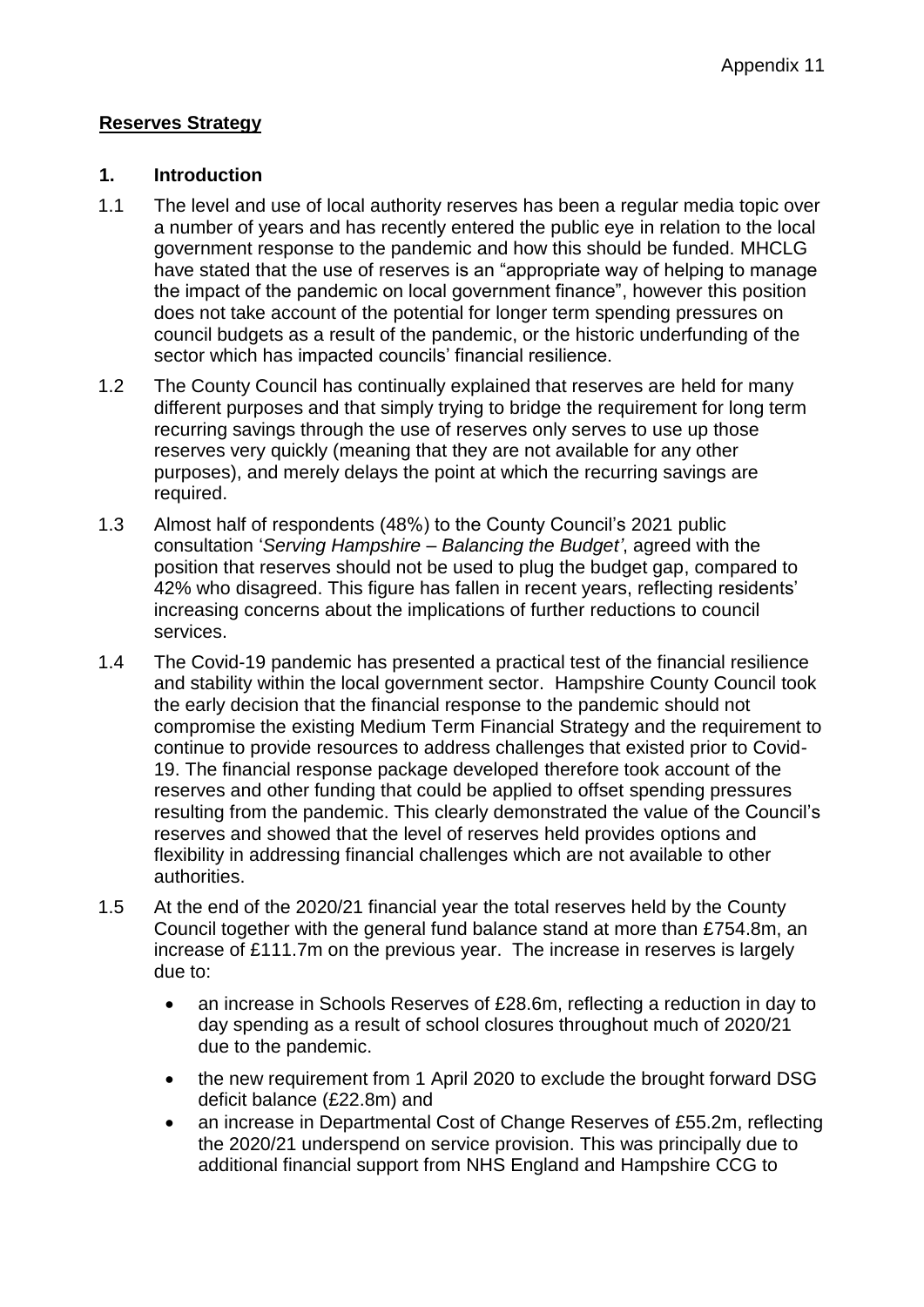facilitate hospital discharge, reduced demand for social care, family support and transport services.

- 1.6 In line with the Medium Term Financial Strategy (MTFS), it also reflects the continued strategy of achieving savings early and then using those savings to fund the next phase of savings delivery. However, this increase in reserves was offset in part by a planned draw from the Budget Bridging Reserve (BBR), to enable the County Council to continue its financial strategy, and to allow delivery of the more complex changes to be achieved safely within the Transformation to 2021 (Tt2021) Programme over a longer time period.
- 1.7 This Appendix sets out in more detail what those reserves are for and outlines the strategy that the County Council has adopted.

#### **2. Reserves Position 31 March 2021**

- 2.1 Current earmarked reserves together with the General Fund Balance totalled £754.8m at the end of the 2020/21 financial year. The table overleaf summarises by purpose the total level of reserves and balances that the County Council holds and compares this to the position reported at the end of 2019/20.
- 2.2 The narrative beneath the table explains in more detail the purpose for which the reserves are held and in particular why the majority of these reserves cannot be used for other reasons.

|                                                     | <b>Balance</b><br>31/03/2020<br>£'000 | <b>Balance</b><br>31/03/2021<br>£'000 | % of<br><b>Total</b><br>% |  |  |
|-----------------------------------------------------|---------------------------------------|---------------------------------------|---------------------------|--|--|
| <b>General Fund Balance</b>                         | 22,298                                | 23,198                                | 3.1                       |  |  |
| <b>Fully Committed to Existing Spend Programmes</b> |                                       |                                       |                           |  |  |
| <b>Revenue Grants Unapplied</b>                     | 38,111                                | 18,969                                | 2.5                       |  |  |
| <b>General Capital Reserve</b>                      | 112,357                               | 148,963                               | 19.7                      |  |  |
| <b>Street Lighting Reserve</b>                      | 27,527                                | 27,228                                | 3.6                       |  |  |
| <b>Public Health Reserve</b>                        | 5,480                                 | 5,758                                 | 0.8                       |  |  |
| <b>Other Reserves</b>                               | 1,071                                 | 1,197                                 | 0.2                       |  |  |
|                                                     | 184,546                               | 202,115                               | 26.8                      |  |  |
| <b>Departmental / Trading Reserves</b>              |                                       |                                       |                           |  |  |
| <b>Trading Accounts</b>                             | 6,725                                 | 8,800                                 | 1.2                       |  |  |
| Departmental Cost of Change Reserve                 | 85,492                                | 140,690                               | 18.6                      |  |  |
|                                                     | 92,217                                | 149,490                               | 19.8                      |  |  |
| <b>Risk Reserves</b>                                |                                       |                                       |                           |  |  |
| <b>Insurance Reserve</b>                            | 40,955                                | 39,589                                | 5.2                       |  |  |
| <b>Investment Risk Reserve</b>                      | 4,958                                 | 6,250                                 | 0.8                       |  |  |
|                                                     | 45,913                                | 45,839                                | 6.1                       |  |  |
| <b>Corporate Reserves</b>                           |                                       |                                       |                           |  |  |
| <b>Budget Bridging Reserve</b>                      | 78,509                                | 68,170                                | 9.0                       |  |  |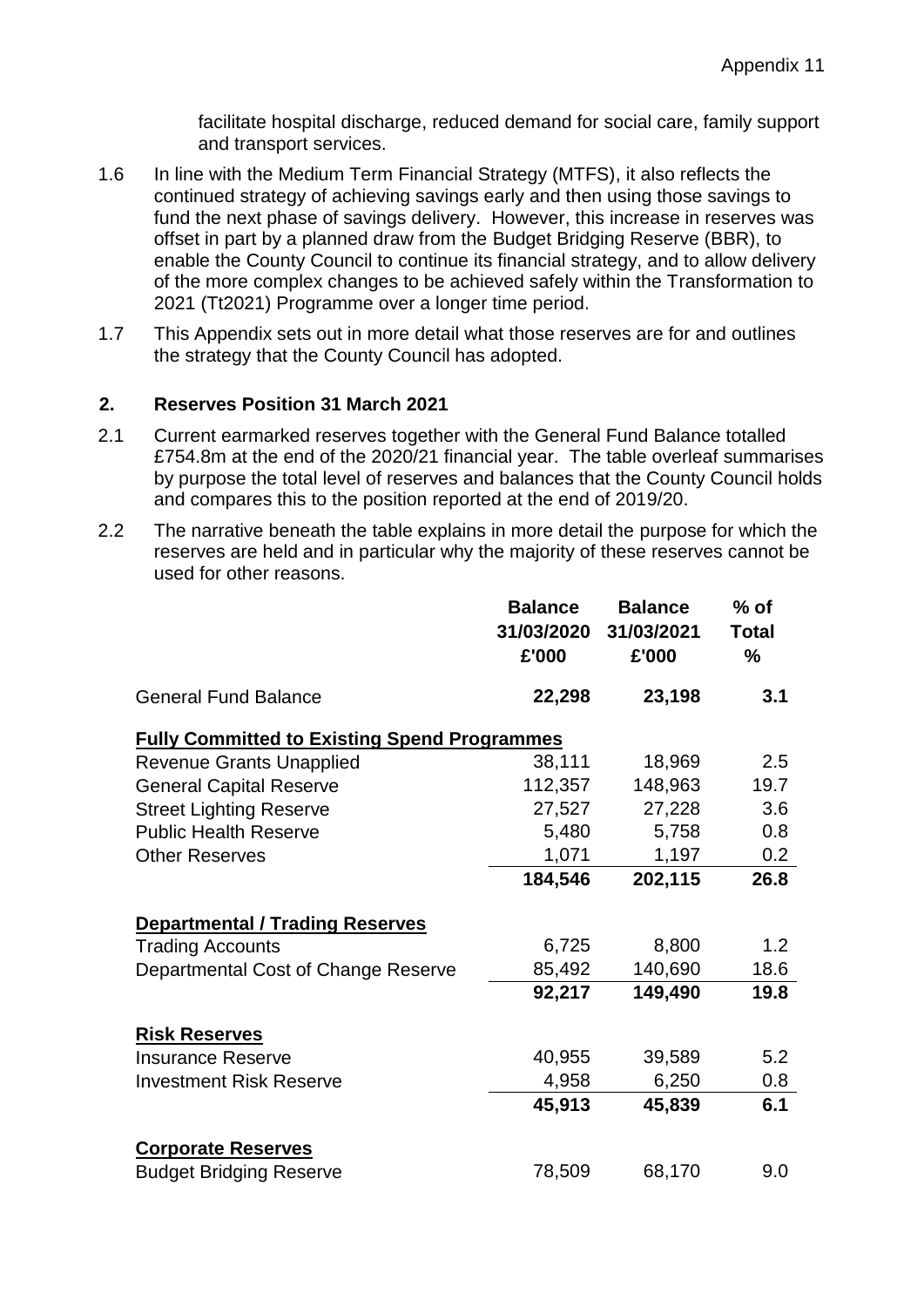|                                              | <b>Balance</b><br>31/03/2020 | <b>Balance</b><br>31/03/2021 | $%$ of<br><b>Total</b> |
|----------------------------------------------|------------------------------|------------------------------|------------------------|
|                                              | £'000                        | £'000                        | %                      |
| Invest to Save                               | 22,290                       | 17,215                       | 2.3                    |
| <b>Corporate Policy Reserve</b>              | 6,852                        | 7,300                        | 1.0                    |
| <b>Organisational Change Reserve</b>         | 3,442                        | 3,422                        | 0.5                    |
|                                              | 111,093                      | 96,107                       | 12.7                   |
| <b>HCC Earmarked Reserves</b>                | 433,769                      | 493,552                      | 65.4                   |
| <b>EM3 LEP Reserve</b>                       | 5,081                        | 4,760                        | 0.6                    |
| <b>Schools' Reserves</b>                     | 38,109                       | 66,667                       | 8.8                    |
| <b>Total Revenue Reserves &amp; Balances</b> | 499,257                      | 588,177                      | 77.9                   |
| <b>Total Capital Reserves &amp; Balances</b> | 166,637                      | 166,672                      | 22.1                   |
| <b>Total Reserves and Balances</b>           | 665,894                      | 754,849                      | 100.0                  |
| <b>DSG Deficit Reserve</b>                   | (22, 754)                    | (35, 444)                    |                        |
| <b>Net total</b>                             | 643,140                      | 719,405                      |                        |

#### **General Fund Balance**

- 2.3 The General Fund Balance is the only reserve that is in effect not earmarked for a specific purpose. It is set at a level recommended by the Chief Financial Officer (CFO) at around 2.5% of the net budget requirement and it represents a working balance of resources that could be used at very short notice in the event of a major financial issue.
- 2.4 The current balance stands at £23.2m which was 2.9% of net expenditure at the beginning of 2021/22; as projected in the budget setting report approved in February 2021, which is broadly in line with the current policy. This balance includes a planned annual contribution of £0.9m in 2020/21 to maintain the general fund balance as a proportion of net budget requirement, reflecting the increasing financial risk in cash terms as spending increases.

# **Fully Committed to Existing Spend Programmes**

2.5 By far the biggest proportion of revenue reserves are those that are fully committed to existing spend programmes and more than £148.9m of this funding is required to meet commitments in the Capital Programme. These reserves really represent the extent to which resources, in the form of government grants or revenue contributions to capital, are received or generated in advance of the actual spend on the project.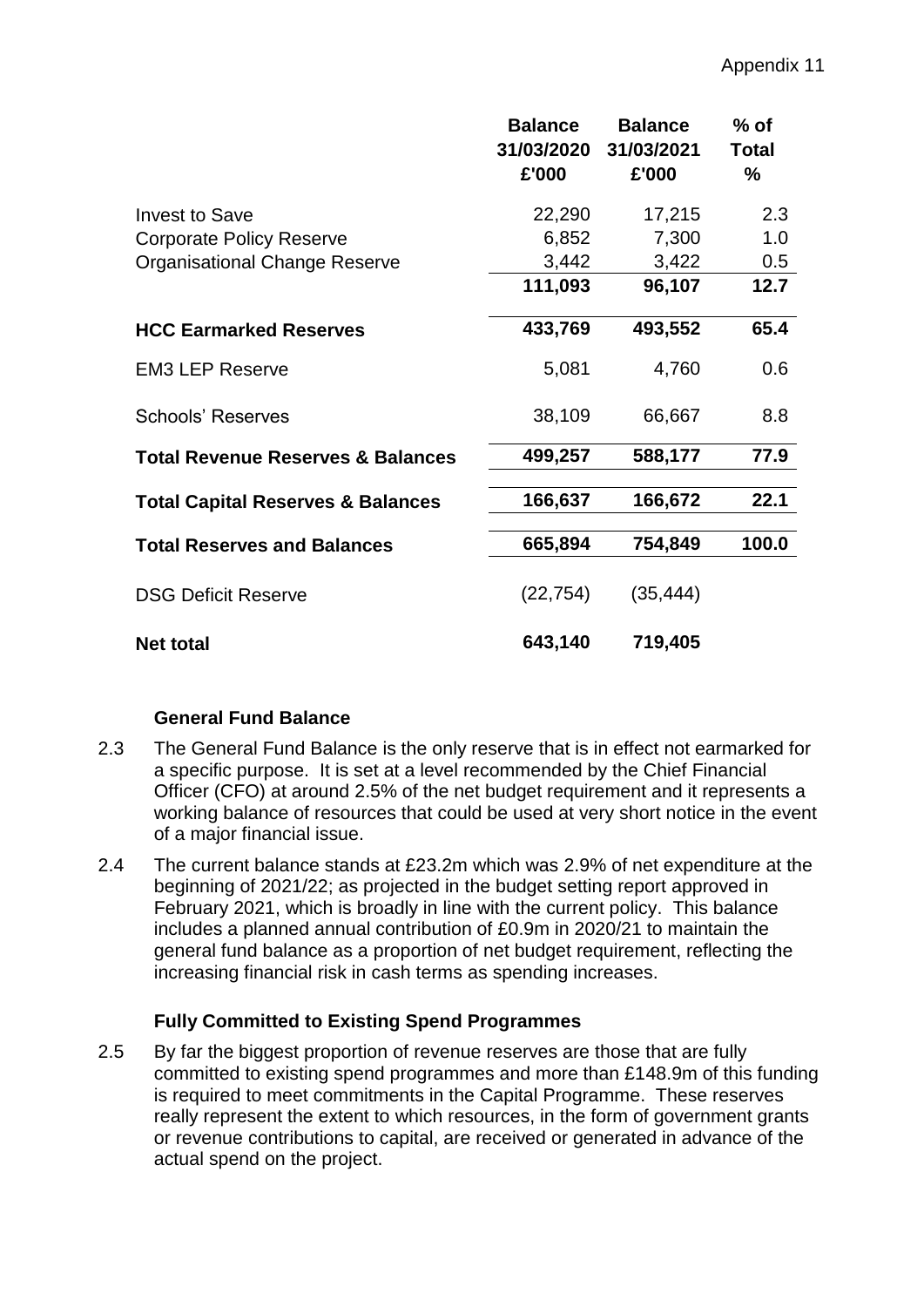- 2.6 These reserves increased significantly in recent years following a change to International Financial Reporting Standards which required unapplied government grants to be shown as earmarked reserves and due to the fact that significant revenue contributions were made to fund future capital investment using the surplus funds generated from the early achievement in savings (a deliberate strategy that is explained in more detail later in this Appendix).
- 2.7 Specifically, the Street Lighting Reserve represents the anticipated surplus generated by the financial model for this Public Finance Initiative scheme that is invested up front and then applied to the contract payments in future years, and the Public Health reserve represents the balance of the ring-fenced government grant carried forward for future public health expenditure. These reserves do not therefore represent 'spare' resources in any way and are being utilised as planned in the coming years, as evidenced by a budgeted net draw of £10.1m in 2021/22.

### **Departmental / Trading Reserves**

- 2.8 Trading services within the County Council operate as semi-commercial organisations and as such they do not receive specific support from the County Council in respect of capital investment or annual pressures arising from spending or income fluctuations.
- 2.9 Given this position, any surpluses generated by the trading services are earmarked for their use to apply, for example, to equipment renewal, service expansion, service improvement, innovation and marketing. They are also used to smooth cash flows between years if deficits are suffered due to losses in customer base, and to provide the time and flexibility to generate new revenues to balance the bottom line in future years.
- 2.10 Departmental reserves are generated through underspends in annual revenue expenditure. Council policy was changed in 2010 to allow departments to retain all of their underspends in order to provide resources to:
	- Meet potential overspends / pressures in future years without the need to call on corporate resources.
	- Manage cash flow funding issues between years where specific projects may have been started but not fully completed within one financial year.
	- Meet the cost of significant change programmes.
	- Meet the cost of standard redundancy and pension payments arising from the downsizing of the work force.
	- Invest in new technology and other service improvements, for example the IT enabling activity associated with the Tt2021 and SP2023 Programmes.
	- Undertake capital repairs or improvements to assets that are not funded through the existing Capital Programme where this is essential to maintain service provision or maximise income generation.
- 2.11 Utilising reserves in this way and allowing departments and trading areas to retain underspends or surpluses, encourages prudent financial management as managers are able to ensure that money can be re-invested in service provision without the need to look to the corporate centre to provide funding. This fosters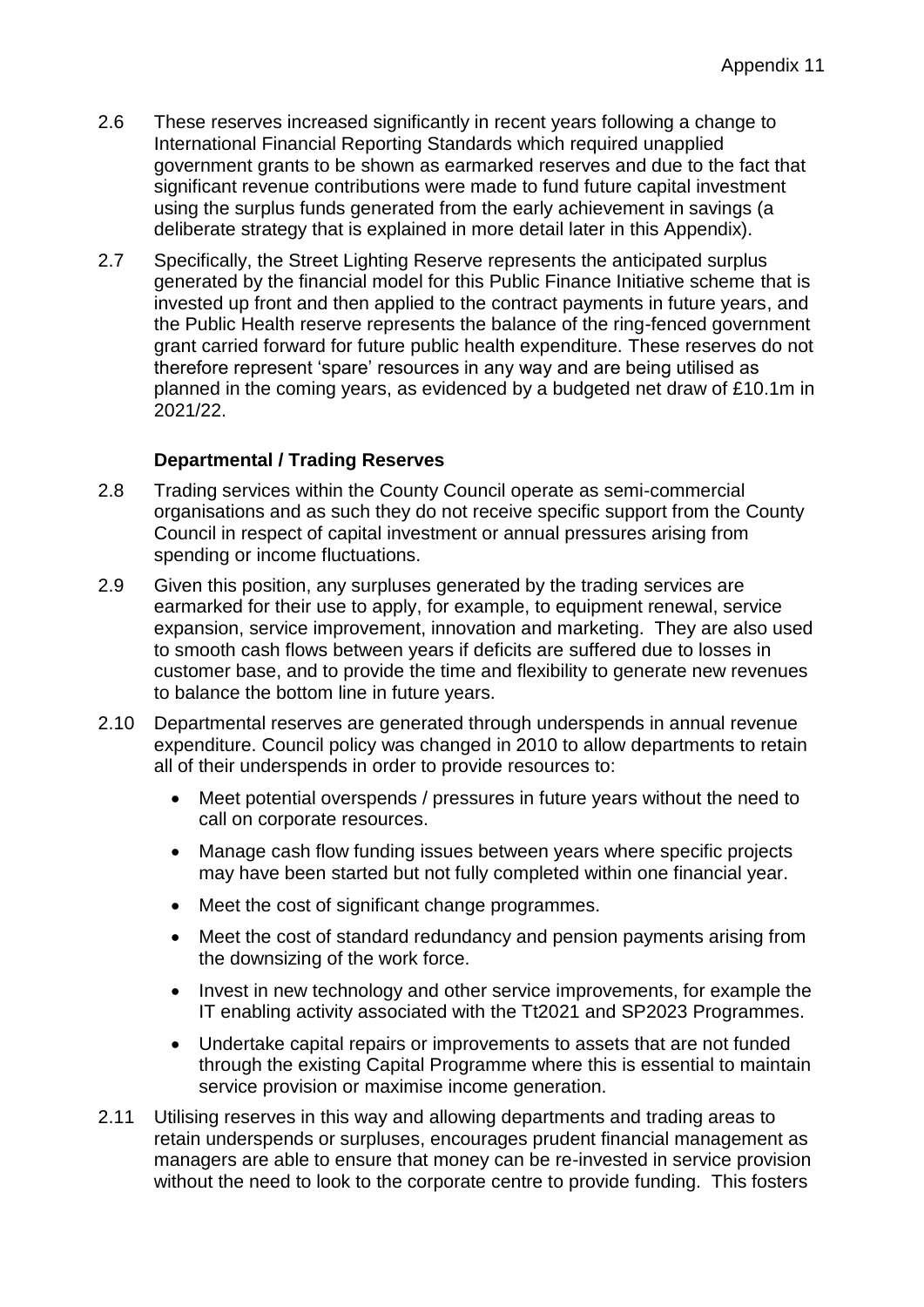robust financial management across the County Council and is evidenced by the strong financial position that the County Council has maintained to date.

2.12 All departments will be utilising their reserves to fund the activity to deliver the Tt2021 Programme and to fully cash flow the later delivery of savings if needed. Additionally, AH&C, ETE and CCBS are expecting to invest a total of £11.2m over three years in SP2023 enabling projects.

#### **Risk Reserves**

- 2.13 The Council holds specific reserves to mitigate risks that it faces. The County Council self-insures against certain types of risks and the level of the Insurance Reserve is based on an independent valuation of past claims experience and the level and nature of current outstanding claims.
- 2.14 Each year the County Council sets aside an insurance provision to meet claims resulting from incidents that have occurred during the year, along with reserves to cover potential claims arising from incidents in that year but where the claims are received in the future.
- 2.15 Regular actuarial reviews on the overall insurance fund have provided assurance that the County Council has been setting aside appropriate levels of funding against future liabilities to date. However, the conclusions of the previous review were that there was a need to adopt a long term approach to increasing that fund going forward, and the intention was to regularly review the Insurance Reserve and to make year end contributions that move the County Council towards the level outlined in the latest actuarial assessment.
- 2.16 To begin this, in 2017/18 £6.25m was added to the Insurance Reserve resulting in a net increase of £5m after the provision for that year, totalling £1.25m, was set aside and in 2018/19 the provision reduced and there was a resulting net increase in the reserve of almost £10.3m. In 2019/20 the net increase in the Insurance Reserve was a further £5.1m, again due to changes in the provision required. Therefore, no further additions to the Insurance Reserve were made in 2019/20 or 2020/21.
- 2.17 The Investment Risk Reserve was established in 2014/15 to mitigate the slight additional risk associated with the revised approved investment strategy as a prudent response to targeting investments with higher returns. Following changes to the accounting treatment of some investments, it has been decided that we will make additional contributions to this reserve to achieve a reserve equal to 2.5% of the total higher yielding investment portfolio. This target reserve level was reached in 2020/21 when £1.29m was added to the Investment Risk Reserve, increasing the balance to £6.25m.

# **Corporate Reserves**

- 2.18 The above paragraphs have explained that most reserves are set aside for specific purposes and are not available in general terms to support the revenue budget or for other purposes.
- 2.19 This leaves other available earmarked reserves that are under the control of the County Council and totalled more than £96.1m at the end of last financial year. Whilst it is true to say that these reserves could be used to reduce the immediate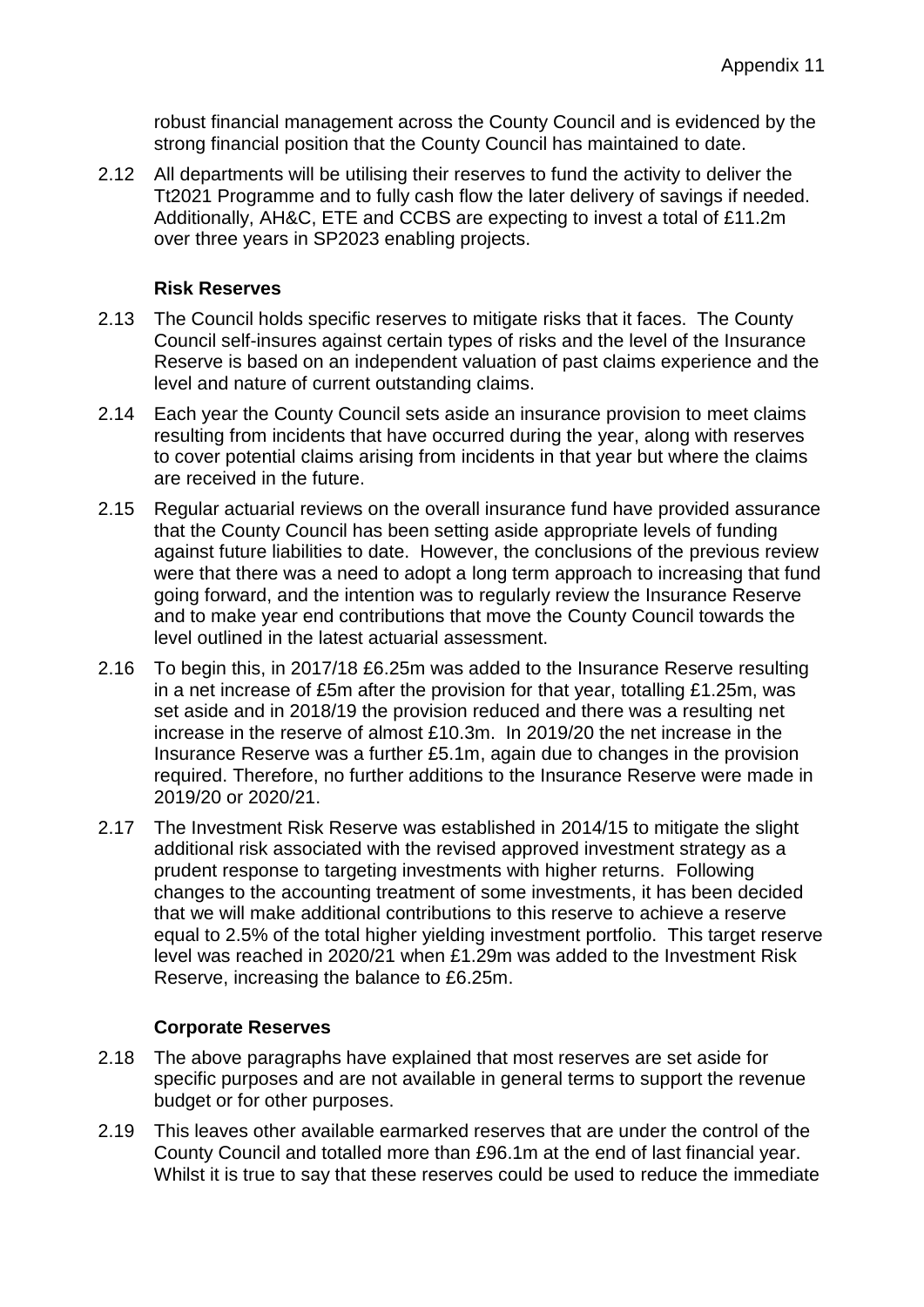requirement to make savings, the County Council has decided to take a more sophisticated long term approach to the use of these reserves, that brings many different benefits both directly and indirectly to the County Council and the residents of Hampshire. In addition, the availability of these reserves has been critical to the ability of the County Council to develop a financial response package to manage the impact of the pandemic, thereby avoiding the immediate financial issues facing some other local authorities. These reserves are broken down into four main areas:

- 2.20 **Budget Bridging Reserve (BBR)**  This reserve, previously named the Grant Equalisation Reserve (GER), was set up many years ago to deal with changes in government grant that often came about due to changes in distribution methodology that had an adverse impact on Hampshire compared to other parts of the country.
- 2.21 In 2010/11, the County Council recognised that significant reductions in local government spending were expected and built in contributions as part of the MTFS over the Comprehensive Spending Review (CSR) 2010 period from the GER to smooth the impact of the grant reductions.
- 2.22 It is clear that the fiscal restraint exercised by government over the past decade following the 2008 banking crisis is set to continue, given the record levels of government borrowing necessitated by the national response to the Covid pandemic. The council therefore expects to continue with its disciplined approach to budget planning which involves cash flowing successive savings programmes through carefully releasing targeted resources in advance of need. The BBR allows the council to operate on a two year cycle of delivering savings by providing resources to bridge the interim year, providing time for changes to be properly planned, developed and safely implemented.
- 2.23 The County Council therefore continues to take every opportunity to increase the reserve to be able to continue the sensible policy of smoothing the impact of funding changes and service and inflationary pressures without the need to make 'knee jerk' reactions to deliver a balanced budget
- 2.24 The net impact of the changes in the revenue account during 2020/21 mean that the BBR stands at just over £68m, which is in line with the financial strategy of supporting the revenue position as savings are developed and delivered on a two year cycle; or longer where appropriate. Provision is being made for draws in 2021/22 and 2022/23 in order to give the County Council the time and capacity to implement the Tt2021 and SP2023 Programmes and to cash flow the safe delivery of change.
- 2.25 Building the provision within the BBR will support the revenue position in future years, as set out in the MTFS, in order to give the County Council the time and capacity to implement the next phase of savings to take us to 2023/24.
- 2.26 It has been agreed that where possible, the County Council will continue to direct spare one-off funding into the BBR to maintain what is part of a successful strategy which has served it very well to date. Consequently, as part of budget setting in February, a number of additions totalling £8.1m were approved to begin to make provision for the period beyond 2021 to support the two year savings cycle and to provide cash flow support to the SP2023 Programme.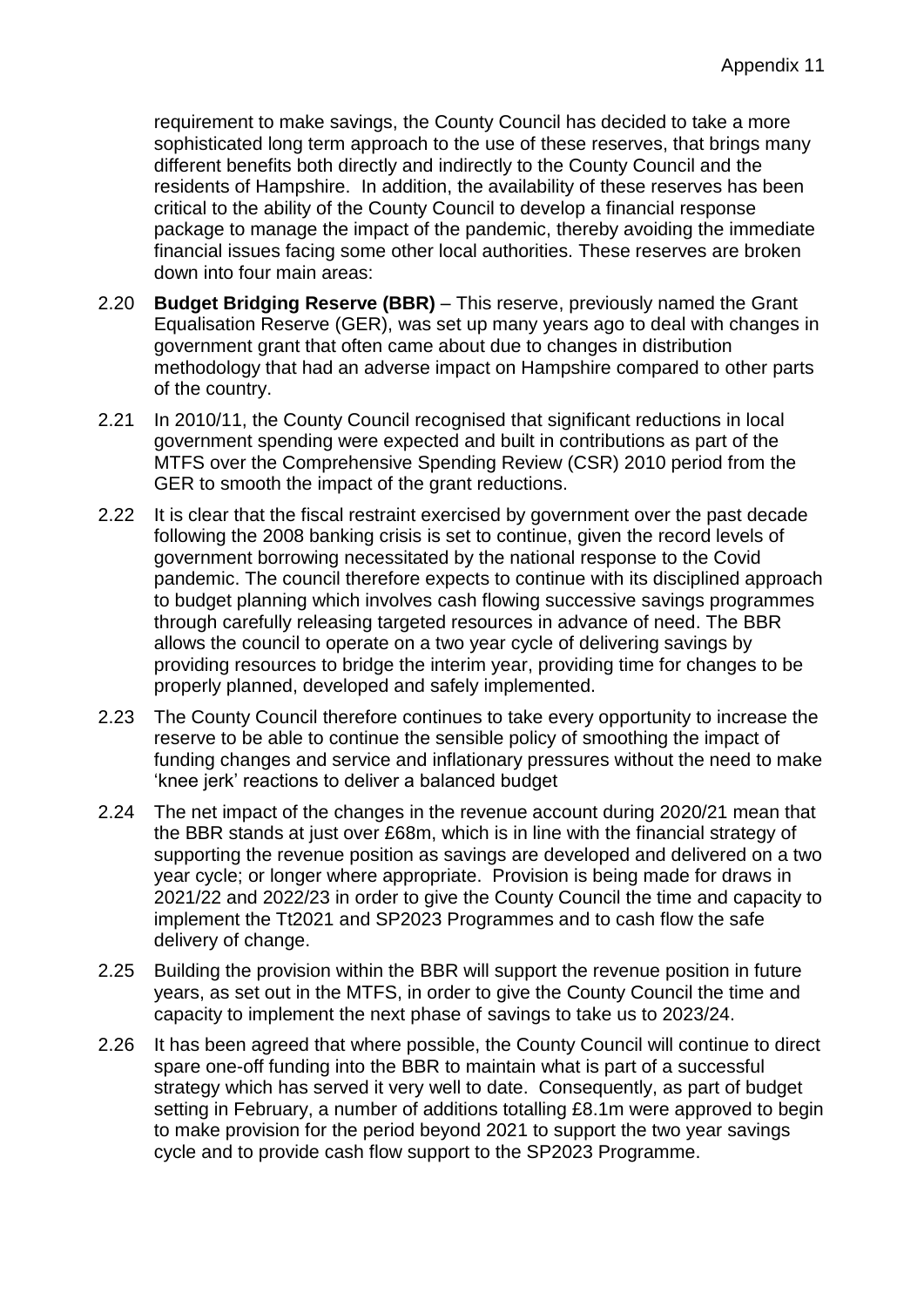2.27 The table below summarises the forecast position for the BBR taking into account the requirement to balance the budget in 2022/23 and to provide corporate funding to cash flow the next stage of transformation:

|                                         | £'000     |
|-----------------------------------------|-----------|
| Balance at 31/03/2020                   | 78,509    |
| 2020/21 Original Draw Planned           | (28, 400) |
| Contingency for Tt2019                  | 15,100    |
| Pension deficit saving & MRP Holiday    | 28,500    |
| Addition Outturn 2020/21                | 5,560     |
| <b>Balance at 31/03/2021</b>            | 68,169    |
| <b>Additions Approved February 2021</b> | 8,058     |
| Pension deficit saving and pre-payments | 36,000    |
| Planned use:                            |           |
| Cash Flow Tt2021                        | (32,000)  |
| Interim Year 2022/23                    | (40, 200) |
| <b>Unallocated Balance</b>              | 40,027    |

- 2.28 This will significantly deplete the BBR and therefore, where possible, the County Council must continue to direct spare one-off funding into the reserve as part of its overall longer term risk mitigation strategy.
- 2.29 It should be noted that this position does not include the financial impacts of the pandemic as the County Council's approved strategy is to treat these as a separate one-off event in order to maintain a provision to support future savings programmes.
- 2.30 **Invest to Save** This reserve is earmarked to provide funding to help transform services to make further revenue savings in the future. Rather than just prop up the budget on a short term basis, the County Council feels it is a far more sensible policy to use available reserves to generate efficiencies and improve services over the longer term, by re-designing services and investing in technology and other solutions that make services more modern and efficient.
- 2.31 **Corporate Policy Reserve** This small reserve is available to fund new budget initiatives that are agreed as part of the overall budget. It offers the opportunity to introduce specific service initiatives that might not have otherwise gained funding and are designed to have a high impact on service users or locations where they are applied.
- 2.32 **Organisational Change Reserve** The County Council is one of the largest employers in Hampshire and inevitably, due to rapidly increasing demand and inflationary pressures continuing to outstrip available funding, there is an impact on the numbers of staff employed in the future.
- 2.33 The County Council, as a good employer, has attempted to manage the reduction in staff numbers as sensitively and openly as possible and introduced an enhanced voluntary redundancy scheme back in 2011. The scheme offered an enhanced redundancy rate for people who elected to take voluntary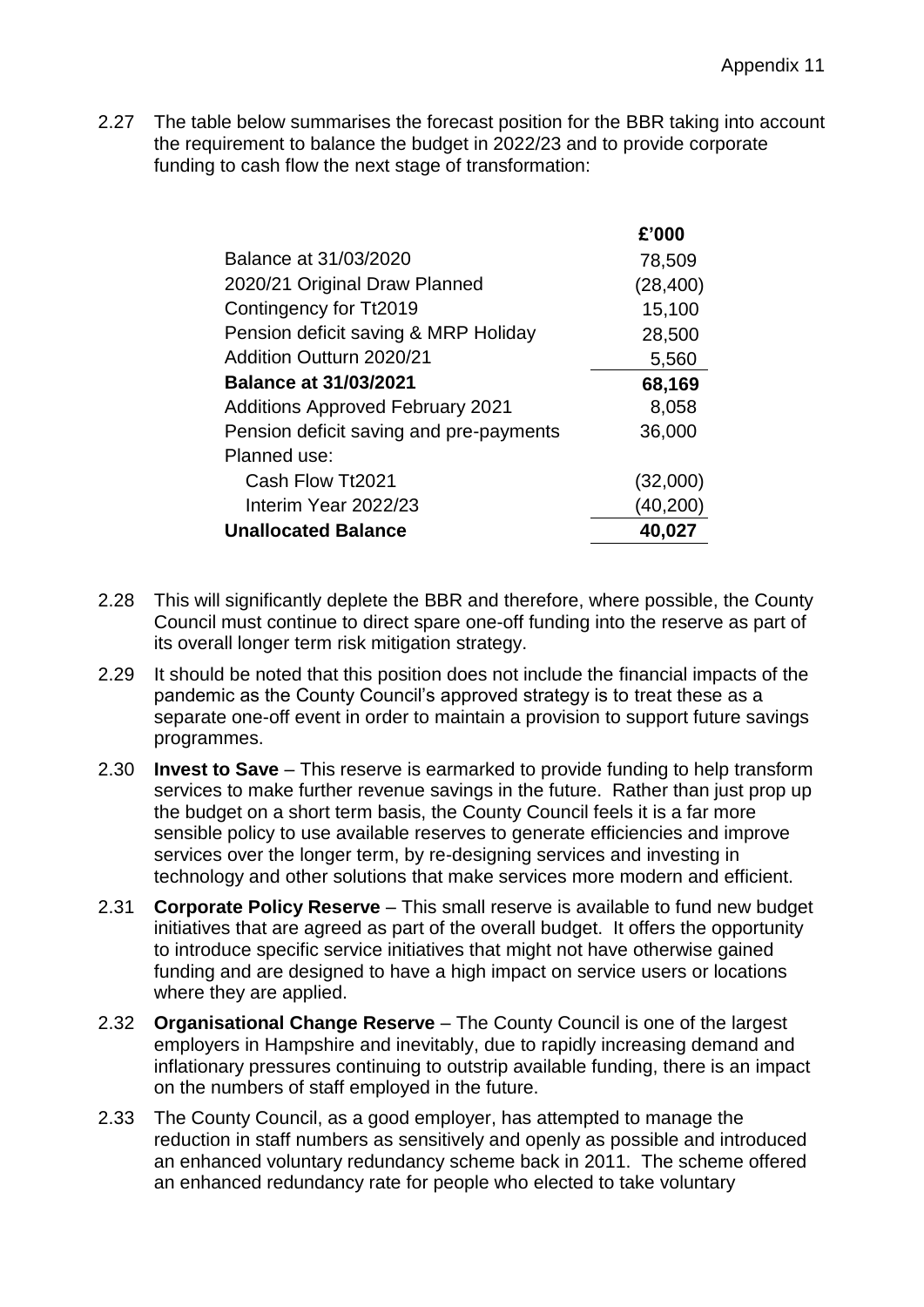redundancy. This has been a highly successful way of managing the reductions in staff numbers, whilst maintaining morale within the rest of the workforce who are not required to go through the stress and uncertainty of facing compulsory redundancy and since the scheme was introduced, voluntary redundancies account for the vast majority of the total number of staff that have left the organisation because of specific restructures and service re-design.

- 2.34 A scheme is in place, albeit adapted since first introduced, to enable the continued reduction and transformation of the workforce required to deliver the significant savings needed in the medium term with the aim of minimising compulsory redundancies.
- 2.35 Departments are still responsible for meeting the 'standard' element of any redundancy package, but the Organisational Change Reserve was put in place to meet the 'enhanced' element of the payment. The reserve has been reviewed in the context of the new scheme and the requirement for future organisational change and this will be revisited periodically in line with the implementation of the Authority's change programmes and the consequent requirement for future organisational change.
- 2.36 This reserve also funds aspects of management development approved under the Workforce Development Strategy to support a range of middle and senior management developmental work which has been critical to the delivery of transformation and has also been a key factor in HCC's ability to recruit and retain the best senior staff.
- 2.37 It should be highlighted that the total 'Corporate Reserves' outlined above account for approximately 12.7% of the total reserves and balances that the County Council held at the end of the 2020/21 financial year, and these have largely been set aside as part of a longer term strategy for dealing with the significant financial challenges that have been imposed on the County Council; including a £28m net reduction in the BBR to 2022/23 as set out in section 2.27. The BBR is in reality fully committed to balancing the budget over the medium term, as well as providing crucial cashflow support as part of the Covid-19 response package.
- 2.38 The reserves detailed above represent the total revenue reserves of the County Council and amount to £493.6m as shown in the table on second page of this Appendix. In addition, the County Council is required to show other reserves as part of its accounts which are outlined below.

# **Enterprise M3 Local Enterprise Partnership (EM3 LEP) Reserve**

- 2.39 The County Council is the accountable body for the funding of the EM3 LEP and has therefore included the EM3 LEP's income, expenditure, assets and liabilities, (including reserves) in its accounts. Prior to 2015/16 the County Council did not include transactions relating to the EM3 LEP in its accounts.
- 2.40 The County Council does not control the level or use of the EM3 LEP Reserve.

#### **Schools' Reserves**

2.41 Schools' reserves accounted for £66.7m or 8.8% of total reserves and balances at the end of the 2020/21 financial year. Schools have seen their reserves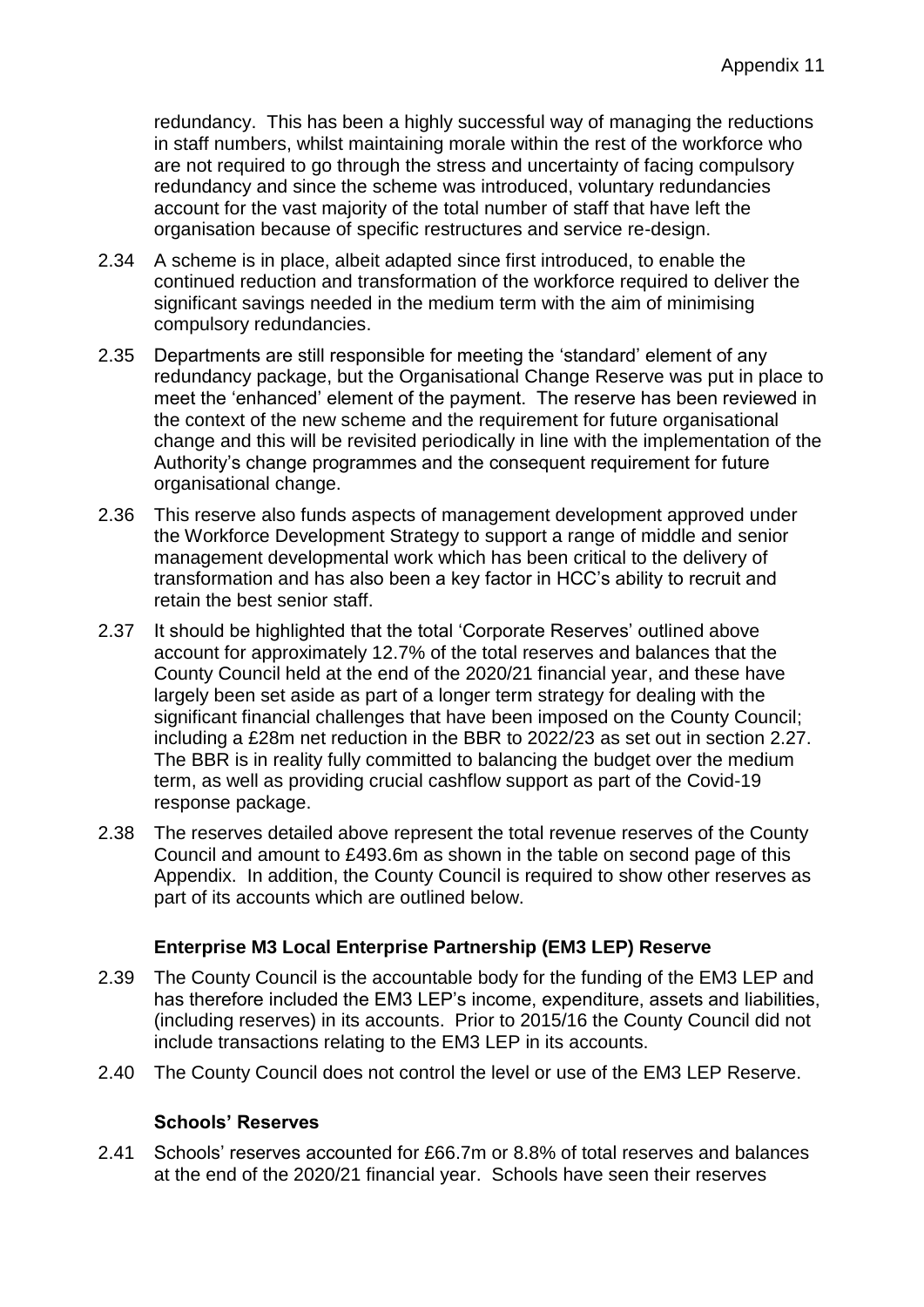increase significantly during the pandemic due to a number of factors including the deferral or avoidance of costs due to lockdown measures.

- 2.42 These reserves must be reported as part of the County Council's accounts, but since funds are delegated to schools, any surplus is retained by them for future use by the individual schools concerned. Similarly, schools are responsible for any deficits in their budgets and they maintain reserves in a similar way to the County Council to smooth fluctuations in cash flow over several years.
- 2.43 The County Council has no control at all over the level or use of schools' reserves.

### **Dedicated Schools Grant (DSG) Deficit Reserve**

- 2.44 Schools are facing increasing financial pressure, in particular relating to higher needs for children with special educational needs and or disabilities (SEND), both at an individual school level and within the overall schools' budget. These pressures are outside the County Council's core budgets, but the Council retains an active role and interest as the local education authority. In 2020/21 the overall position was once again balanced through the use of the Dedicated Schools Grants (DSG) Reserves, as permitted by the Department for Education (DfE).
- 2.45 The resulting DSG deficit of over £35.4m (up from £22.8m last year) is ringfenced, with the carried forward balance being met from future years' DSG funding; the view of Government and the sector being that this should not place a pressure on resources required by other essential services funded from the Council's General Fund. Therefore, whilst this sum sits as a 'negative reserve' on the County Council's balance sheet, it in effect represents an overdraft for schools which they (and the Government) will need to address over the longer term.
- 2.46 A DSG Deficit Recovery Plan was produced in 2019/20, at the request of the DfE, and the local authority continues to develop this and implement strategies to reduce the pressure on the High Needs Block. The overall cumulative deficit in the DSG Deficit Reserve (which has been included within overall schools' reserves for presentational purposes since 2018/19) is expected to reach almost £50m by the end of 2021/22.

# **Capital Reserves**

- 2.47 The Capital Grants Unapplied Reserve holds capital grants that have been received in advance of the matched spending being incurred. They are not available for revenue purposes.
- 2.48 A sum of £166.7m was held within capital reserves and balances at the end of the 2020/21 financial year, although almost £22.5m of this relates to the EM3 LEP which is included in the annual accounts, as the Council is the Accountable Body. The EM3 LEP pursues a deliberate strategy to increase unapplied capital grants where possible to ensure that major projects are approved based on the outcomes they will deliver rather than the speed at which funding provided by the Government can be spent.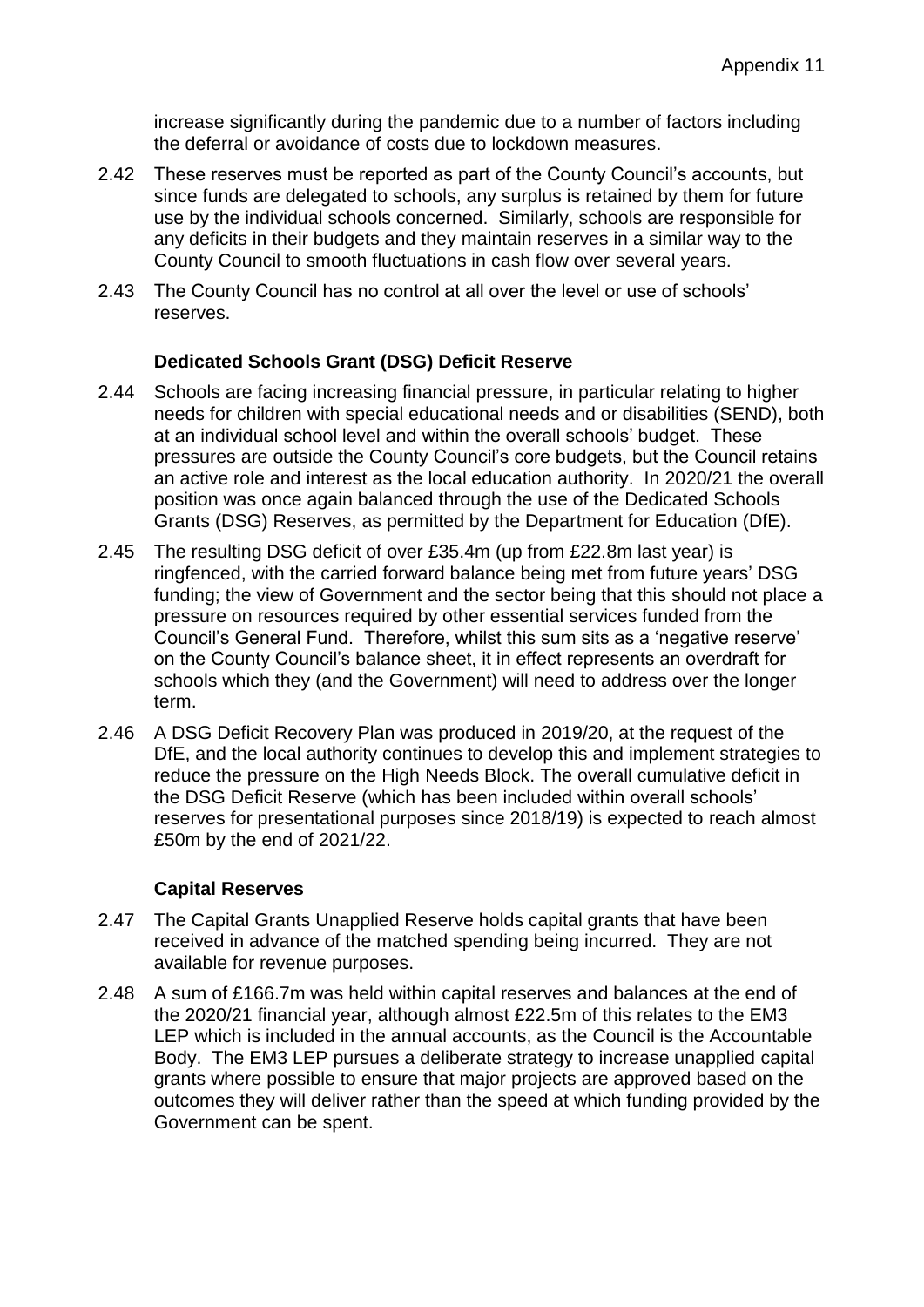# **3. Reserves Strategy**

- 3.1 The County Council's approach to reserves has been applauded in the past by the Government and the External Auditors as a sensible, prudent approach as part of a wider MTFS. This has enabled the County Council to make savings and changes in service delivery in a planned and controlled way rather than having to make urgent unplanned decisions in order to reduce expenditure.
- 3.2 This approach is well recognised across local government and a previous article in the Municipal Journal by the Director of Local Government at the Chartered Institute of Public Finance and Accountancy stated

*"What reserves do allow authorities to do is to take a more medium term view of savings and expenditure and make decisions that give the best value for money. This is better than having to make unnecessary cost reductions in the short term because they do not have the money or funding cushion to allow for real transformation in the way they provide services."*

- 3.3 The funding environment in which local authorities operate will continue to remain challenging due to ongoing spending pressures from the pandemic, increasing demand for services and the need for a further period of fiscal restraint to manage down government debt accrued during the pandemic. Reserves will therefore continue to play a vital role in smoothing the impact of changes to finance settlements and enable time for the planning and careful implementation of savings.
- 3.4 The County Council's strategy for reserves is well established and operates effectively based on a cyclical pattern as follows:
	- Planning ahead of time and implementing efficiencies and changes in advance of need.
	- Generating surplus funds in the early part of savings programmes.
	- Using these resources to fund investment and transformation in order to achieve the next phase of change.
- 3.5 This cycle has been clearly evident throughout the past decade, with surplus funds generated in advance of need as part of budget setting and then supplemented by further resources released in the year. Achievement in advance of need within departments and efficiencies in contingency amounts due to the successful implementation of change has meant that the Council has been able to provide material funding including the following:
	- Departmental reserves to pay for the cost of change associated with their own transformation programmes and to manage service pressures.
	- Funding within the Invest to Save Reserve to support IT enabling projects underpinning delivery of the Tt2019 and Tt2021 Programmes.
	- Additional funds to help smooth the impact of grant changes, and safely manage the implementation of change, giving the County Council maximum flexibility in future budget setting processes.
- 3.6 It is recognised that each successive savings programme is becoming more difficult to deliver and the challenges associated with the Tt2019 and Tt2021 Programmes, which have been exacerbated as a result of the pandemic, are well